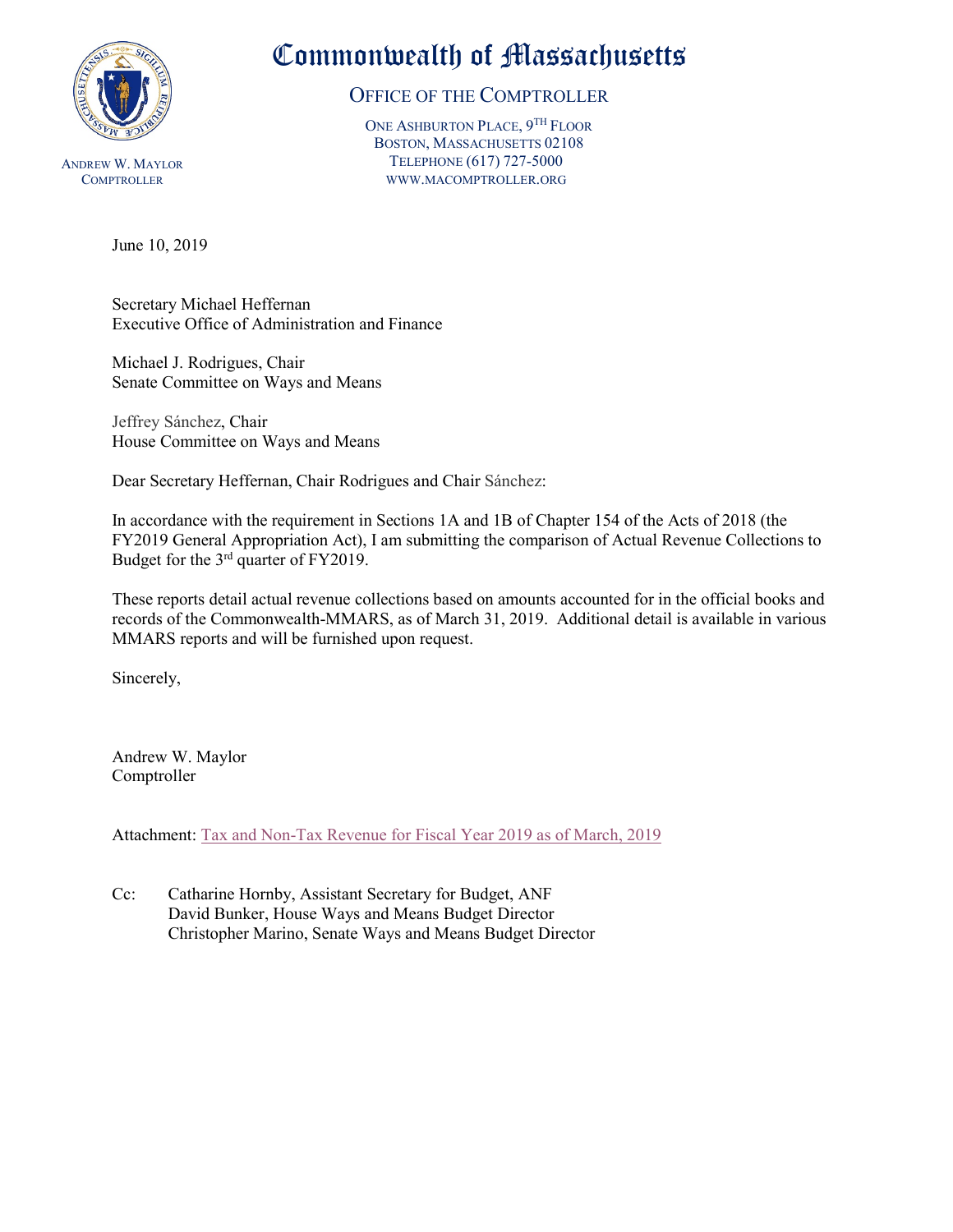## Commonwealth of Massachusetts Fiscal Year 2019 ‐ Period 9 Revenue by Source (in Millions)

<span id="page-1-0"></span>

| <b>Revenue Source</b>        | <b>Revenue Estimates</b><br>Acts of 2018 Ch 154<br>Sec 1A |    | Actual as of<br>March 31, 2019 | Actual % of Revenue<br><b>Estimates Acts of</b><br>2018 Ch 154 Sec 1 A |
|------------------------------|-----------------------------------------------------------|----|--------------------------------|------------------------------------------------------------------------|
|                              | 88.1                                                      | \$ | 64.2                           | 72.9%                                                                  |
|                              | 475.0                                                     |    | 330.0                          | 69.5%                                                                  |
|                              | 2,463.6                                                   |    | 1,990.6                        | 80.8%                                                                  |
|                              | 327.3                                                     |    | 148.8                          | 45.5%                                                                  |
|                              | 332.1                                                     |    | 474.2                          | 142.8%                                                                 |
|                              | 0.3                                                       |    | 21.6                           | 7203.1%                                                                |
|                              | 16,623.7                                                  |    | 11,043.7                       | 66.4%                                                                  |
|                              | 449.5                                                     |    | 286.7                          | 63.8%                                                                  |
|                              | 767.3                                                     |    | 582.4                          | 75.9%                                                                  |
|                              | $\overline{\phantom{a}}$                                  |    |                                | N/A                                                                    |
|                              | 165.3                                                     |    | 125.4                          | 75.9%                                                                  |
|                              | 4,635.0                                                   |    | 3,486.3                        | 75.2%                                                                  |
|                              | 1,207.0                                                   |    | 951.4                          | 78.8%                                                                  |
|                              | 878.0                                                     |    | 632.6                          | 72.0%                                                                  |
|                              | 72.5                                                      |    | 123.9                          | 170.9%                                                                 |
|                              | 24.0                                                      |    | 10.6                           | 44.0%                                                                  |
|                              | 28,508.7                                                  |    | 20,272.6                       | 71.1%                                                                  |
| <b>Transfers off budget:</b> |                                                           |    |                                |                                                                        |
|                              | (878.4)                                                   |    | (659.1)                        | 75.0%                                                                  |
|                              | (1,038.4)                                                 |    | (779.0)                        | 75.0%                                                                  |
|                              | (2,608.5)                                                 |    | (2,000.4)                      | 76.7%                                                                  |
|                              | (24.0)                                                    |    | (10.6)                         | 44.0%                                                                  |
|                              | (4,549.3)                                                 |    | (3,449.0)                      | 75.8%                                                                  |
|                              | 23,959.4                                                  |    | 16,823.6                       | 70.2%                                                                  |
|                              | 11,509.1                                                  |    | 8,118.2                        | 70.5%                                                                  |
|                              | 4,944.8                                                   |    | 3,114.6                        | 63.0%                                                                  |
|                              | 2,392.3                                                   |    | 1,166.1                        | 48.7%                                                                  |
|                              | 18,846.2                                                  |    | 12,398.9                       | 65.8%                                                                  |
|                              | 42,805.6                                                  | S  | 29,222.5                       | 68.3%                                                                  |

|  | 77 7  |
|--|-------|
|  | 16.1  |
|  | 94.2  |
|  | 336.5 |
|  |       |
|  | 524.5 |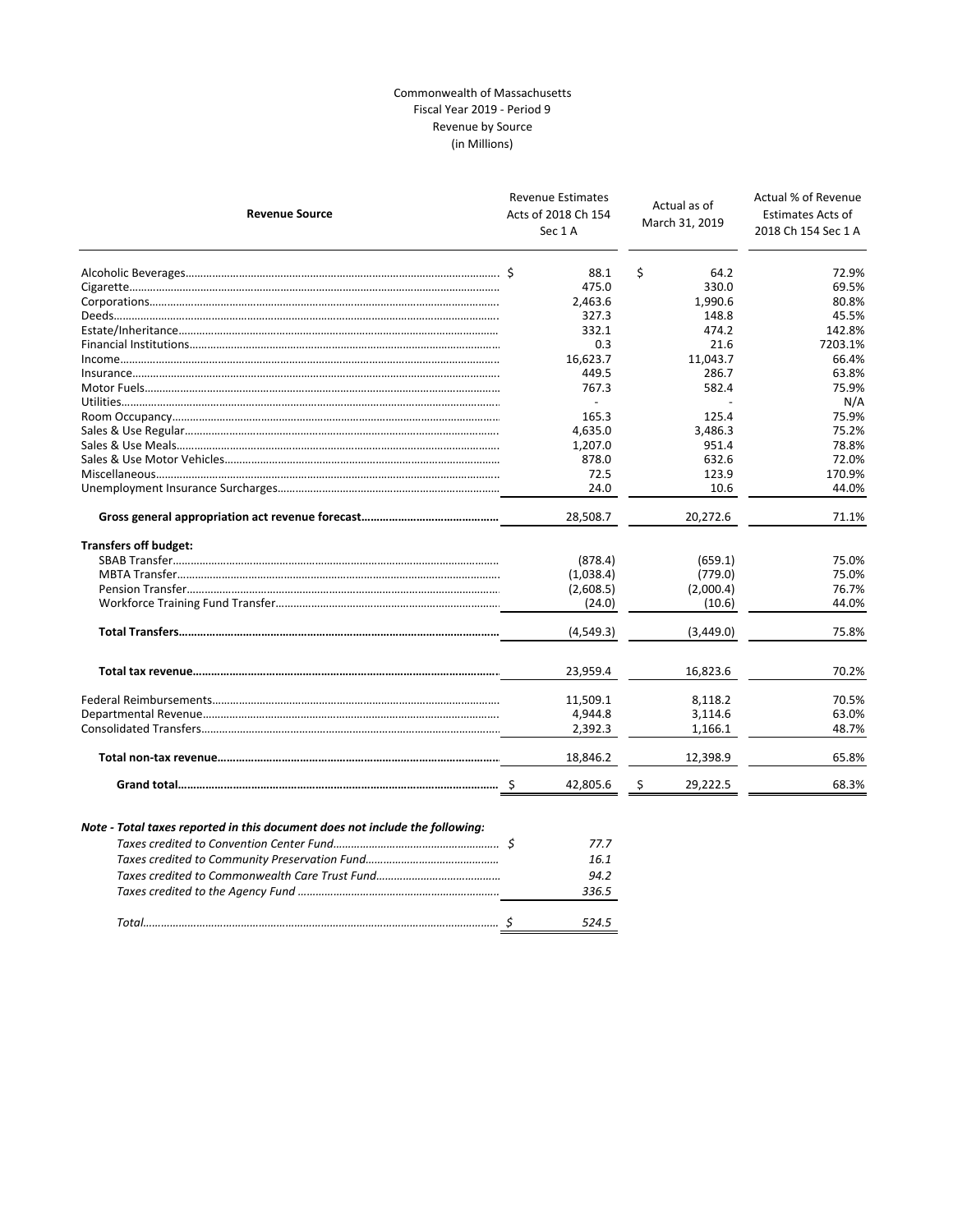## Commonwealth of Massachusetts Fiscal Year 2019 ‐ Period 9 Executive Office Summary (in Millions)

| Department | <b>Revenue Estimates</b><br>Acts of 2018 Ch 154<br>Sec 1A | Actual as of<br>March 31, 2019 | Actual % of Revenue<br>Estimates Acts of 2018<br>Ch 154 Sec 1 A |  |
|------------|-----------------------------------------------------------|--------------------------------|-----------------------------------------------------------------|--|
|            | Ŝ.                                                        | \$                             | N/A                                                             |  |
|            | 98.0                                                      | 55.0                           | 56.1%                                                           |  |
|            | 0.9                                                       | 0.8                            | 88.9%                                                           |  |
|            | 268.3                                                     | 170.8                          | 63.7%                                                           |  |
|            | 1,743.1                                                   | 705.9                          | 40.5%                                                           |  |
|            |                                                           |                                | N/A                                                             |  |
|            | 60.8                                                      | 39.7                           | 65.3%                                                           |  |
|            |                                                           |                                | N/A                                                             |  |
|            |                                                           |                                | N/A                                                             |  |
|            | 0.3                                                       |                                | 0.0%                                                            |  |
|            | 36.0                                                      | 17.6                           | 48.9%                                                           |  |
|            | 98.2                                                      | 66.2                           | 67.4%                                                           |  |
|            |                                                           |                                | N/A                                                             |  |
|            |                                                           |                                | N/A                                                             |  |
|            |                                                           |                                | N/A                                                             |  |
|            | 556.4                                                     | 501.3                          | 90.1%                                                           |  |
|            | 1,468.2                                                   | 718.0                          | 48.9%                                                           |  |
|            | 113.8                                                     | 70.5                           | 62.0%                                                           |  |
|            | 13,047.5                                                  | 9,080.8                        | 69.6%                                                           |  |
|            | 2.7                                                       | 19.5                           | 722.2%                                                          |  |
|            | 634.7                                                     | 453.2                          | 71.4%                                                           |  |
|            | 3.9                                                       | 3.6                            | 92.3%                                                           |  |
|            | 2.9                                                       | 25.6                           | 882.8%                                                          |  |
|            |                                                           |                                | N/A                                                             |  |
|            | 338.5                                                     | 142.5                          | 42.1%                                                           |  |
|            | 32.3                                                      | 31.6                           | 97.8%                                                           |  |
|            | 113.6                                                     | 82.8                           | 72.9%                                                           |  |
|            | 203.4                                                     | 143.2                          | 70.4%                                                           |  |
|            | 22.7                                                      | 70.3                           | 309.7%                                                          |  |
|            |                                                           |                                | N/A                                                             |  |
|            | 18,846.2<br>S                                             | 12,398.9<br>Ŝ                  | 65.8%                                                           |  |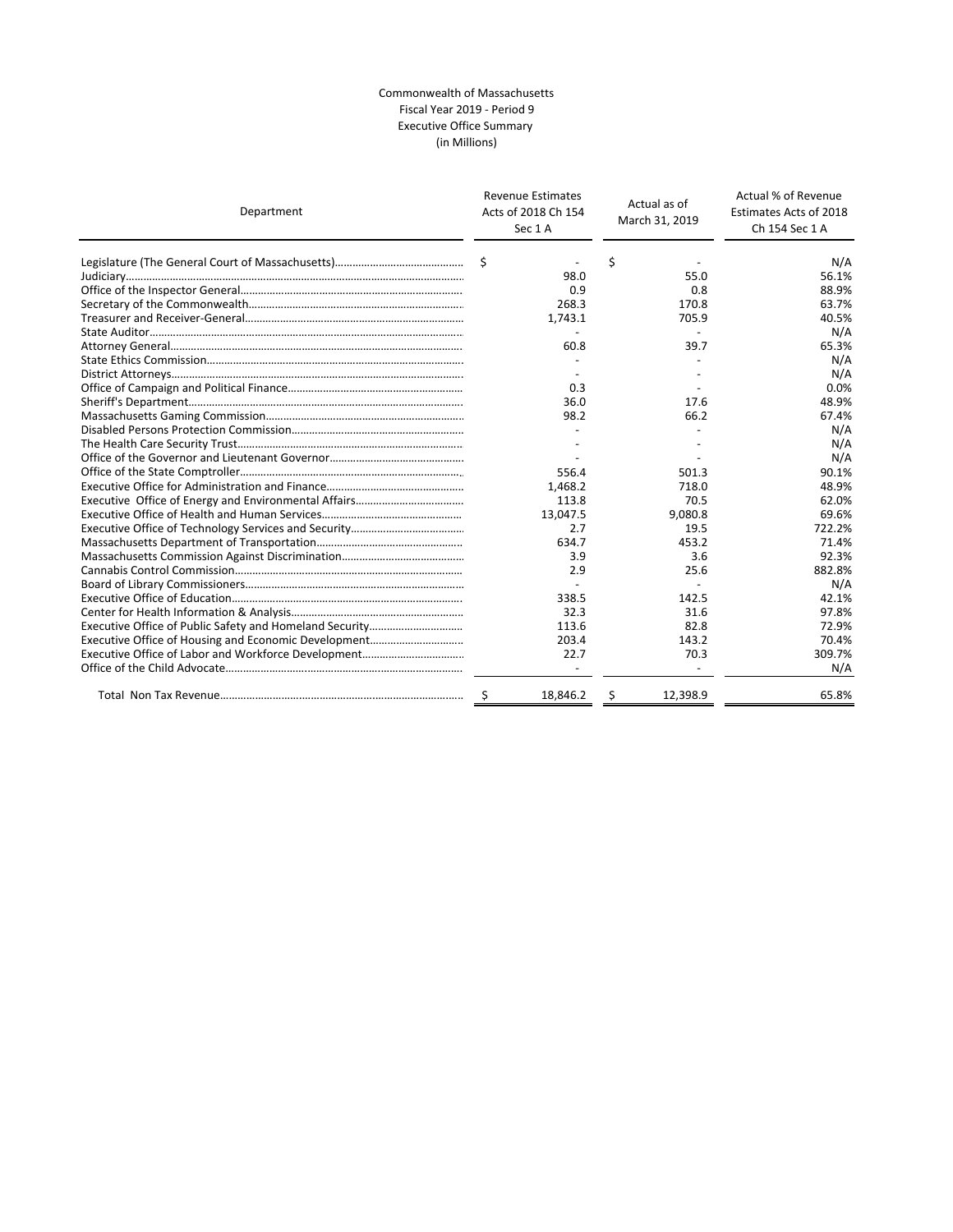### **Commonwealth of Massachusetts Fiscal Year 2019 ‐ Period 9** Department Summary (in millions)

|                                                         | Revenue Estimates |                               | Actual FY2019 Non-<br>Tax Revenues as of |                | Actual % of Revenue<br>Estimates Acts of 2018 |  |
|---------------------------------------------------------|-------------------|-------------------------------|------------------------------------------|----------------|-----------------------------------------------|--|
| Department                                              |                   | Acts of 2018 Ch 154<br>Sec 1A |                                          | March 31, 2019 | Ch 154 Sec 1 A                                |  |
|                                                         |                   |                               |                                          |                |                                               |  |
|                                                         | - \$              |                               |                                          |                | N/A                                           |  |
| Judiciary:                                              |                   |                               |                                          |                |                                               |  |
|                                                         | \$                | 0.3                           | \$                                       | 0.2            | 66.7%                                         |  |
|                                                         |                   | 6.5                           |                                          | 3.7            | 56.9%                                         |  |
|                                                         |                   | 2.6                           |                                          | 0.9            | 34.6%                                         |  |
|                                                         |                   | 88.6                          |                                          | 50.2           | 56.7%                                         |  |
|                                                         |                   | 98.0                          | -\$                                      | 55.0           | 56.1%                                         |  |
|                                                         |                   | 0.9                           | -\$                                      | 0.8            | 88.9%                                         |  |
|                                                         | $\mathsf{S}$      | 268.3                         | \$                                       | 170.8          | 63.7%                                         |  |
| <b>Treasurer and Receiver-General:</b>                  |                   |                               |                                          |                |                                               |  |
|                                                         | -\$               |                               | \$                                       |                | N/A                                           |  |
|                                                         |                   | 1,104.8                       |                                          | 569.5          | 51.5%                                         |  |
|                                                         |                   | 638.3                         |                                          | 136.4          | 21.4%                                         |  |
|                                                         |                   |                               |                                          |                |                                               |  |
|                                                         |                   | 1,743.1                       |                                          | 705.9          | 40.5%                                         |  |
|                                                         |                   |                               | \$                                       |                | N/A                                           |  |
|                                                         | - \$              | 60.8                          | -\$                                      | 39.7           | 65.3%                                         |  |
|                                                         | - \$              | $\sim$                        | \$                                       |                | N/A                                           |  |
| <b>District Attorneys:</b>                              |                   |                               |                                          |                |                                               |  |
|                                                         | \$                |                               | \$                                       |                | N/A                                           |  |
|                                                         |                   |                               |                                          |                | N/A                                           |  |
|                                                         |                   |                               |                                          |                | N/A                                           |  |
|                                                         |                   |                               |                                          |                | N/A                                           |  |
|                                                         |                   | $\Delta \sim 10^{-1}$         | Ŝ.                                       |                | N/A                                           |  |
|                                                         |                   | 0.3                           | \$                                       |                | 0.0%                                          |  |
| <b>Sheriff's Departments:</b>                           |                   |                               |                                          |                |                                               |  |
|                                                         | \$                | 7.0                           | \$                                       | 6.0            | 85.7%                                         |  |
|                                                         |                   | 0.3                           |                                          | 0.3            | 100.0%                                        |  |
|                                                         |                   |                               |                                          |                | N/A                                           |  |
|                                                         |                   |                               |                                          |                | N/A                                           |  |
|                                                         |                   | 0.7                           |                                          | 0.4            | 57.1%                                         |  |
|                                                         |                   |                               |                                          |                | N/A                                           |  |
|                                                         |                   |                               |                                          |                | N/A                                           |  |
|                                                         |                   | 0.3                           |                                          | 0.1            | 33.3%                                         |  |
|                                                         |                   | 1.5                           |                                          | U.Y            | 60.0%                                         |  |
|                                                         |                   | 3.8                           |                                          | 2.0            | 52.6%                                         |  |
|                                                         |                   | 0.2                           |                                          |                | 0.0%                                          |  |
|                                                         |                   | 3.2                           |                                          | 0.4            | 12.5%                                         |  |
|                                                         |                   | 12.0                          |                                          | 7.4            | 61.7%                                         |  |
|                                                         |                   | 7.0                           |                                          |                | 0.0%                                          |  |
|                                                         |                   |                               |                                          | 0.1            | N/A                                           |  |
|                                                         |                   | 36.0                          | -\$                                      | 17.6           | 48.9%                                         |  |
|                                                         |                   | 98.2                          | \$                                       | 66.2           | 67.4%                                         |  |
|                                                         |                   | $\sim$                        | \$                                       | $\sim$         | N/A                                           |  |
|                                                         |                   | $\overline{\phantom{a}}$      | \$                                       |                | N/A                                           |  |
|                                                         |                   | 556.4                         | \$                                       | 501.3          | 90.1%                                         |  |
| <b>Executive Office for Administration and Finance:</b> |                   |                               |                                          |                |                                               |  |
|                                                         | \$                |                               | \$                                       |                | N/A                                           |  |
|                                                         |                   | 32.6                          |                                          | 5.6            | 17.2%                                         |  |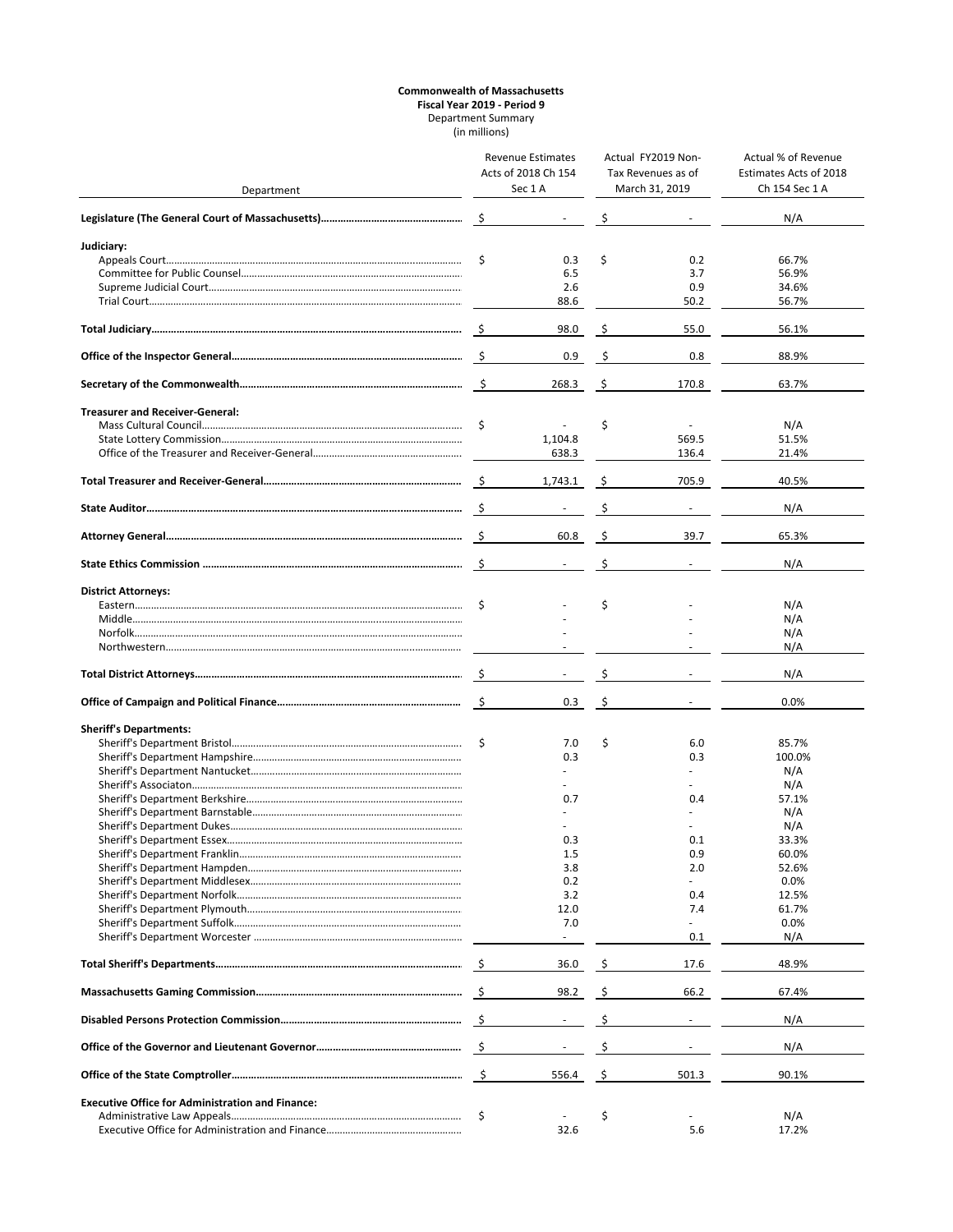### **Commonwealth of Massachusetts Fiscal Year 2019 ‐ Period 9** Department Summary (in millions)

|                                                              |                     | <b>Revenue Estimates</b> |                     | Actual FY2019 Non-       | Actual % of Revenue    |  |
|--------------------------------------------------------------|---------------------|--------------------------|---------------------|--------------------------|------------------------|--|
|                                                              | Acts of 2018 Ch 154 |                          | Tax Revenues as of  |                          | Estimates Acts of 2018 |  |
| Department                                                   |                     | Sec 1A                   |                     | March 31, 2019           | Ch 154 Sec 1 A         |  |
|                                                              |                     |                          |                     |                          |                        |  |
|                                                              |                     | 1.4                      |                     | 0.8                      | 57.1%                  |  |
|                                                              |                     | 43.6                     |                     | 26.8                     | 61.5%                  |  |
|                                                              |                     | 203.8                    |                     | 156.2                    | 76.6%                  |  |
|                                                              |                     | 1,156.6                  |                     | 451.9                    | 39.1%                  |  |
|                                                              |                     | 10.2                     |                     | 9.8                      | 96.1%                  |  |
|                                                              |                     | 2.5                      |                     | 38.0                     | 1520.0%                |  |
|                                                              |                     | 17.5                     |                     | 18.5                     | 105.7%                 |  |
|                                                              |                     | $\sim$                   |                     | 10.4                     | N/A                    |  |
|                                                              |                     |                          |                     |                          |                        |  |
|                                                              |                     | 1,468.2                  | \$                  | 718.0                    | 48.9%                  |  |
| <b>Executive Office of Energy and Environmental Affairs:</b> |                     |                          |                     |                          |                        |  |
|                                                              | \$                  | 6.7                      | \$                  | 3.8                      | 56.7%                  |  |
|                                                              |                     | 25.0                     |                     | 15.8                     | 63.2%                  |  |
|                                                              |                     | 20.3                     |                     | 4.4                      | 21.7%                  |  |
|                                                              |                     | 4.9                      |                     | 0.6                      | 12.2%                  |  |
|                                                              |                     | 5.1                      |                     | 3.2                      | 62.7%                  |  |
|                                                              |                     |                          |                     |                          |                        |  |
|                                                              |                     | 32.8                     |                     | 28.5                     | 86.9%                  |  |
|                                                              |                     | 19.0                     |                     | 14.2                     | 74.7%                  |  |
|                                                              |                     | 113.8                    | -\$                 | 70.5                     | 62.0%                  |  |
|                                                              |                     |                          |                     |                          |                        |  |
| <b>Executive Office for Health and Human Services:</b>       |                     |                          |                     |                          |                        |  |
|                                                              | \$                  | 11.1                     | \$                  | 7.5                      | 67.6%                  |  |
|                                                              |                     | 157.0                    |                     | 82.9                     | 52.8%                  |  |
|                                                              |                     | 822.6                    |                     | 545.9                    | 66.4%                  |  |
|                                                              |                     | 226.2                    |                     | 203.3                    | 89.9%                  |  |
|                                                              |                     | 246.2                    |                     | 195.2                    | 79.3%                  |  |
|                                                              |                     | 7.7                      |                     | 2.6                      | 33.8%                  |  |
|                                                              |                     | 10,964.9                 |                     | 7,730.6                  | 70.5%                  |  |
|                                                              |                     | 113.7                    |                     | 74.3                     | 65.3%                  |  |
|                                                              |                     | 16.4                     |                     | 10.8                     | 65.9%                  |  |
|                                                              |                     | 4.2                      |                     | 2.9                      | 69.0%                  |  |
|                                                              |                     | 0.2                      |                     | 0.3                      |                        |  |
|                                                              |                     |                          |                     |                          | 150.0%                 |  |
|                                                              |                     | 6.3                      |                     | 4.2                      | 66.7%                  |  |
|                                                              |                     | 0.7                      |                     | 0.5                      | 71.4%                  |  |
|                                                              |                     | 470.3                    |                     | 219.8                    | 46.7%                  |  |
|                                                              |                     | 13,047.5                 | - \$                | 9,080.8                  | 69.6%                  |  |
|                                                              |                     | 2.7                      | $\ddot{\mathsf{s}}$ | 19.5                     | 722.2%                 |  |
|                                                              |                     | 634.7                    | - \$                | 453.2                    | 71.4%                  |  |
|                                                              |                     | 3.9                      | - \$                | 3.6                      | 92.3%                  |  |
|                                                              | \$                  | 2.9                      | \$                  | 25.6                     | 882.8%                 |  |
|                                                              | -\$                 |                          | \$                  | $\overline{\phantom{a}}$ | N/A                    |  |
| <b>Executive Office of Education:</b>                        |                     |                          |                     |                          |                        |  |
|                                                              | \$                  | 0.1                      | \$                  |                          | 0.0%                   |  |
|                                                              |                     |                          |                     |                          |                        |  |
|                                                              |                     |                          |                     |                          | N/A                    |  |
|                                                              |                     | 0.5                      |                     | 0.4                      | 80.0%                  |  |
|                                                              |                     | 0.2                      |                     | 0.1                      | 50.0%                  |  |
|                                                              |                     | 0.3                      |                     | 0.4                      | 133.3%                 |  |
|                                                              |                     | 9.4                      |                     | 7.0                      | 74.2%                  |  |
|                                                              |                     | 0.1                      |                     | 1.7                      | 1700.0%                |  |
|                                                              |                     |                          |                     | 0.4                      | N/A                    |  |
|                                                              |                     | 205.0                    |                     | 130.1                    | 63.5%                  |  |
|                                                              |                     | 0.3                      |                     | 0.1                      | 33.3%                  |  |
|                                                              |                     | 0.7                      |                     | $\sim$                   | 0.0%                   |  |
|                                                              |                     | 0.1                      |                     |                          | 0.0%                   |  |
|                                                              |                     | 0.3                      |                     | 0.4                      | 133.3%                 |  |
|                                                              |                     | 0.5                      |                     |                          | 0.0%                   |  |
|                                                              |                     | 1.1                      |                     | 0.4                      | 36.4%                  |  |
|                                                              |                     |                          |                     |                          |                        |  |
|                                                              |                     |                          |                     |                          | N/A                    |  |